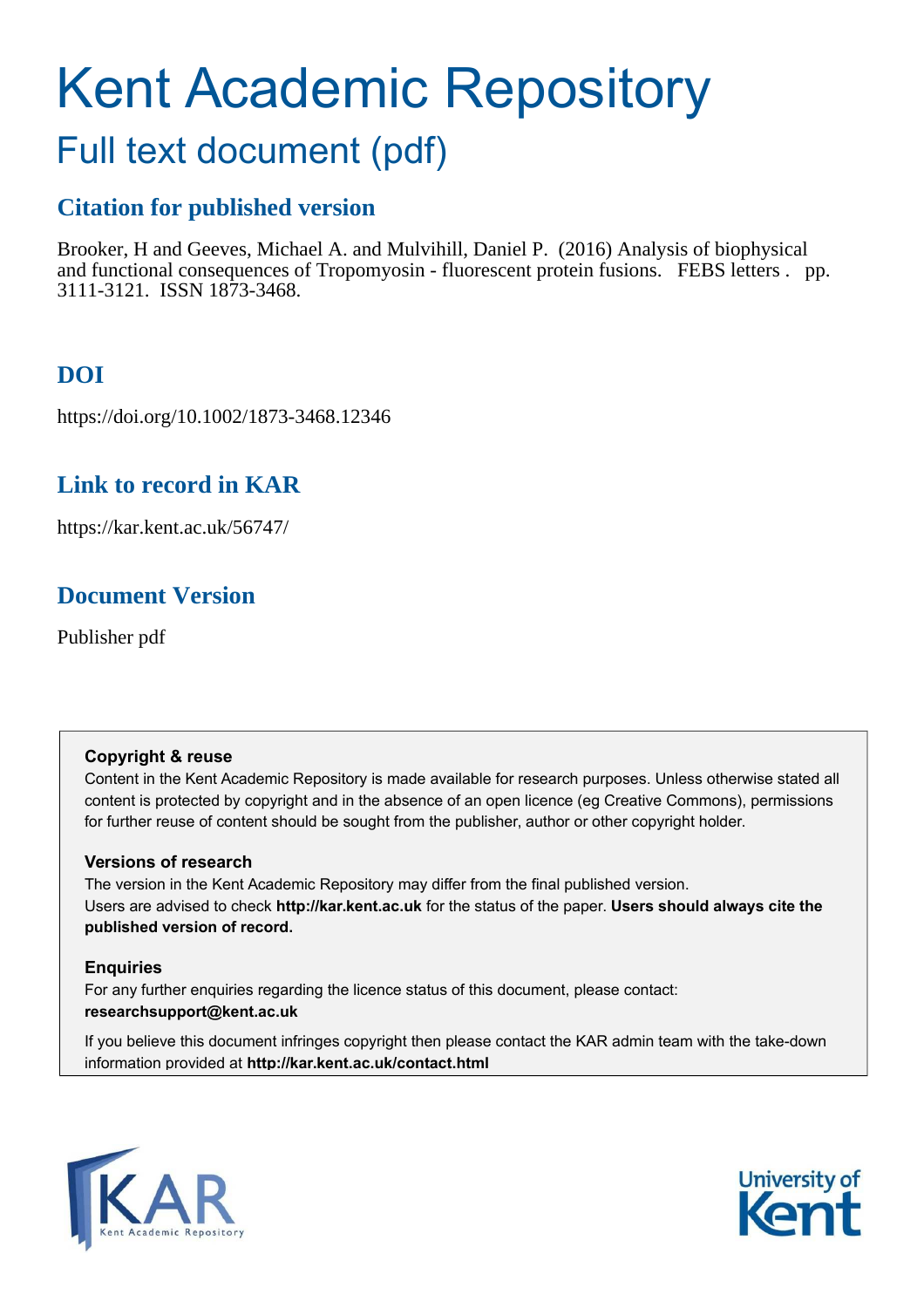



### Analysis of biophysical and functional consequences of tropomyosin–fluorescent protein fusions

Holly R. Brooker, Michael A. Geeves and Daniel P. Mulvihill

School of Biosciences, University of Kent, Canterbury, UK

#### Correspondence

D. P. Mulvihill, School of Biosciences, University of Kent, Canterbury, Kent, CT2 7NJ, UK Tel: +44 (0) 1227 827239 E-mail: d.p.mulvihill@kent.ac.uk

(Received 13 July 2016, revised 2 August 2016, accepted 2 August 2016)

doi:10.1002/1873-3468.12346

Edited by Dietmar Manstein

The copyright line for this article was changed on 15 September 2016 after original online publication.

The dynamic nature of actin polymers is modulated to facilitate a diverse range of cellular processes. These dynamic properties are determined by different isoforms of tropomyosin which are recruited to distinct subpopulations of actin polymers to differentially regulate their functional properties. This makes tropomyosin an attractive target for labelling discrete actin populations. We have assessed the effect of different fluorescent labelling strategies for this protein. Although tropomyosin–fluorescent fusions decorate actin in vivo, they are either nonfunctional or perturb regulation of actin nucleation and cell cycle timings. Thus, conclusions and physiological relevance should be carefully evaluated when using tropomyosin fusions.

**Keywords:** acetylation; actin cytoskeleton; Cdc8; fission yeast; Schizosaccharomyces pombe

Many dynamic processes within the eukaryotes are driven by the actin cytoskeleton. Actin polymers can generate force to remodel membrane architecture as well as act as tracks for molecular motors. It is the dynamic nature of the actin polymers that is critical for their cellular function. These key properties are regulated by diverse actin-binding proteins, which drive nucleation, stabilisation, cross-linking or even depolymerisation of actin complexes [[1](#page-8-0)].

One such class of actin-binding proteins are the tropomyosins (Tpm), a highly conserved class of dimeric a-helical coiled-coil proteins which associate with and stabilise actin [[2\]](#page-8-0). Tpm dimers interact in an end-toend fashion to generate filaments that associate with and coil around the F-actin polymer. These Tpm cofilaments play a central role in stabilising actin filament dynamics in muscle cells and therefore regulate muscle contraction [[3\]](#page-8-0). In nonmuscle cells, Tpm plays a critical role in stabilising and also defining the biophysical properties of a specific actin polymer as well as

modulating its ability to interact with other proteins and thereby regulate its function [\[4](#page-8-0)].

Yeast and animal cells express multiple isoforms of Tpm, each of which associate with specific actin structures at a specific place and time, in an exquisitely orchestrated manner, to fine tune the biophysical nature of each actin polymer in a specific way [\[2](#page-8-0)]. This makes the different Tpms attractive targets as markers during the analysis of specific actin structures and functions. There is sequence diversity along the length of the different Tpm isoforms, but it is the ends of the protein that seem to be key in defining their function. The termini of the Tpm dimer not only define the structural and charge landscape at the end of the actin-Tpm copolymer but also determine the nature of the end to end contacts between adjacent dimers. This overlap region can vary significantly between different Tpm isoforms and is essential for defining the stability of the Tpm polymer and its ability to bind cooperatively to F-actin. Indeed, seemingly innocuous

#### Abbreviations

CAR, contractile actomyosin ring; FP, fluorescent proteins; Tpm, tropomyosins.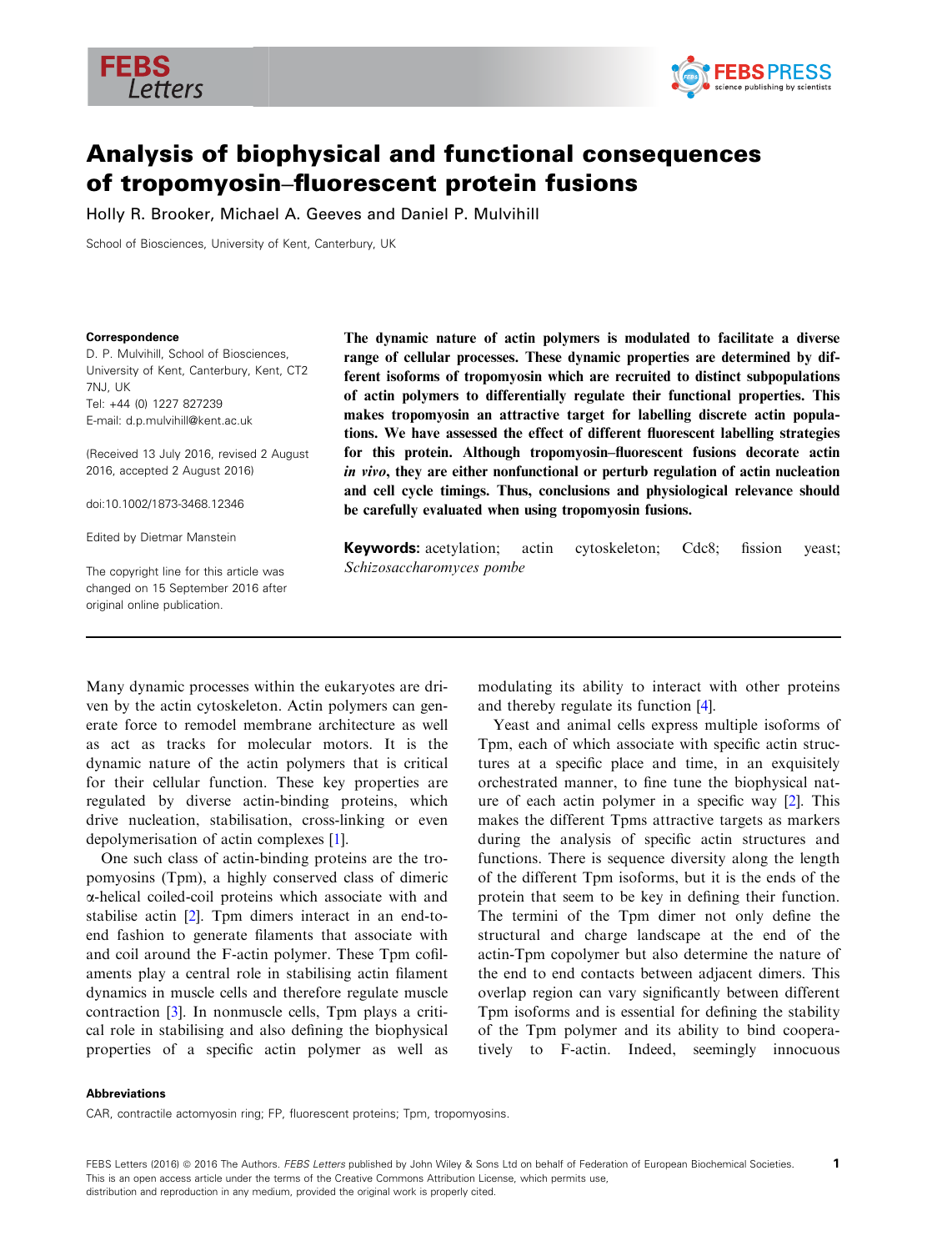<span id="page-2-0"></span>modifications to the charge on the polypeptide in these overlapping regions can have a profound effect upon the stability of the actin-Tpm complex. For example, in many cell types the addition of acetyl group to the amino-terminal residue of the Tpm stabilises the alpha-helical structure of each coiled-coil structure to facilitate its interaction with carboxyl region of adjacent Tpm molecules [[5,6\]](#page-8-0). Thus, small changes in the charge and shape of the Tpm protein have a dramatic impact upon protein interactions and function.

The molecular-genetic plasticity of yeast model systems provides an excellent setting for studying the impact protein modifications have upon its cellular structure. Yeasts express a smaller number of Tpm isoforms in comparison to metazoan cells, which makes them an attractive organism in which to characterise specific Tpm functions. The fission yeast Schizosaccharomyces pombe has a single tropomyosin, Tpm<sup>Cdc8</sup>, which exists in amino-terminally acetylated and nonacetylated forms within the cell [[7,8\]](#page-9-0). Depending upon its acetylation status, Tpm<sup>Cdc8</sup> associates with the actomyosin ring during mitosis to facilitate myosin II motor activity and cytokinesis, or with cytoplasmic actin filaments upon which myosin V motors move  $[9-11]$  $[9-11]$  $[9-11]$  $[9-11]$ . It thus provides a simple system for studying the regulation of function of this essential cytoskeletal protein.

Fluorescent Proteins (FP) provide an attractive method for following protein dynamics within a live cell [\[12\]](#page-9-0). FPs have been developed with a variety of spectral properties to facilitate diverse functional analysis. However, FP fusions can impact protein function by inhibiting normal protein folding or affecting interactions with other proteins. Not surprisingly both microtubule and actin cytoskeletons are acutely sensitive to fluorescent labelling of protein components [[13](#page-9-0)]. Diverse FPlabelled markers exist to follow the dynamics of the actin cytoskeleton in a live cell context, however, many have subsequently been shown to alter the behaviour and organisation of the polymers within cells [\[14](#page-9-0)–16]. Tpms are attractive candidates for markers of specific actin structures and have been used to follow filament dynamics in diverse cell types, in a live cell context [[17](#page-9-0)– [21](#page-9-0)]. However, it is unclear how fusing a FP to the termini of the Tpm protein impacts its normal function.

Here, we describe *in vitro* and *in vivo* analyses of amino- and carboxyl-terminal fusions between the fission yeast tropomyosin, Tpm<sup>Cdc8</sup>, and a monomeric fluorescent protein. We establish that while TpmCdc8carboxyl terminal fusions disrupted the ability of the protein to polymerise or associate with actin in vitro, the amino-terminal fusion formed filaments and associated with actin in a manner similar to amino-terminally acetylated endogenous Tpm<sup>Cdc8</sup>. However, while

this protein facilitated the formation of a functional contractile actomyosin ring (CAR) and cell growth in cells lacking functional endogenous Tpm<sup>Cdc8</sup>, it disrupted the normal timing of cell division and normal myosin V movements. Thus, each Tpm-FP fusion has a significant impact upon the function of this critical cytoskeletal protein.

#### Materials and methods

#### Molecular biology

 $pJC20cdc8$ <sup>+</sup> and  $pREP41cdc8$ <sup>+</sup> were described previously [\[8\]](#page-9-0).  $cdc8-Gly_3$ -Cerulean3-His<sub>6</sub> and His<sub>6</sub>-Cerulean3-Gly<sub>3</sub>-cdc8 terminal fusions were synthesised as Nde1-BamH1 fragments (Thermo Fisher Scientific, Waltham, MA, USA) and cloned into pJC20 [[22](#page-9-0)] and pREP41 [[23](#page-9-0)] bacterial and fission yeast expression vectors.

#### Cell culture

The yeast strains used in the study were  $h^-$  leu1.32;  $h^$  $cdc8.110$  myo2.mCherry leu1.32 and h<sup>-</sup> cdc8.110 myo52.mNeongreen leu1.32. Cell culture and maintenance were carried out according to [\[24](#page-9-0)] using Edinburgh minimal medium with Glutamic acid nitrogen source (EMMG). Growth rates were determined from growth curves generated using a BMG Spectrostar Nano plate reader while shaking cells at 36 °C. All cells were maintained as early to midlog phase cultures for 48 h before being used for all analyses.

#### **Microscopy**

Imaging was undertaken as described previously [[9](#page-9-0)]. Timelapse images of > 10 cells undergoing cytokinesis were used to calculate each CAR constriction rate.

#### Protein purification

Unlabelled Tpm<sup>Cdc8</sup> protein was purified as described pre-viously [[8](#page-9-0)]. Tpm<sup>Cdc8</sup> Cerulean3 fusions were expressed from pJC20  $Tpm^{cdc8}$ -Cerulean3-His<sub>6</sub> and pJC20His<sub>6</sub>-Cerulean3- $Tpm^{cdc8}$  in either BL21 DE3 or BL21 DE3 pNatB  $[25]$  $[25]$  cells. Midlog cultures were grown for 3 h with  $100 \text{ mg} \cdot \text{L}^{-1}$ IPTG. Cells were harvested, resuspended in 30 mL lysis buffer  $(20 \text{ mm}$  Tris pH 7.5, 100 mm NaCl, 2 mm EGTA and 5 mm  $MgCl<sub>2</sub>$ ), lysed by sonication. Debris and insoluble components were removed by centrifugation and the resulting supernatant was incubated with  $10 \text{ mg} \cdot \text{L}^{-1}$  DNase and  $10 \text{ mg} \cdot \text{L}^{-1}$  RNase at 4 °C for 1 h before isolating  $His<sub>6</sub>$ -labelled fusions on nickel-agarose columns and eluting with imidazole. After buffer exchange into FPLC loading buffer (5 mm Tris pH 7.0, 100 mm NaCl) the FP-labelled Tpm<sup>Cdc8</sup> was further purified with FPLC using  $2 \times 5$  mL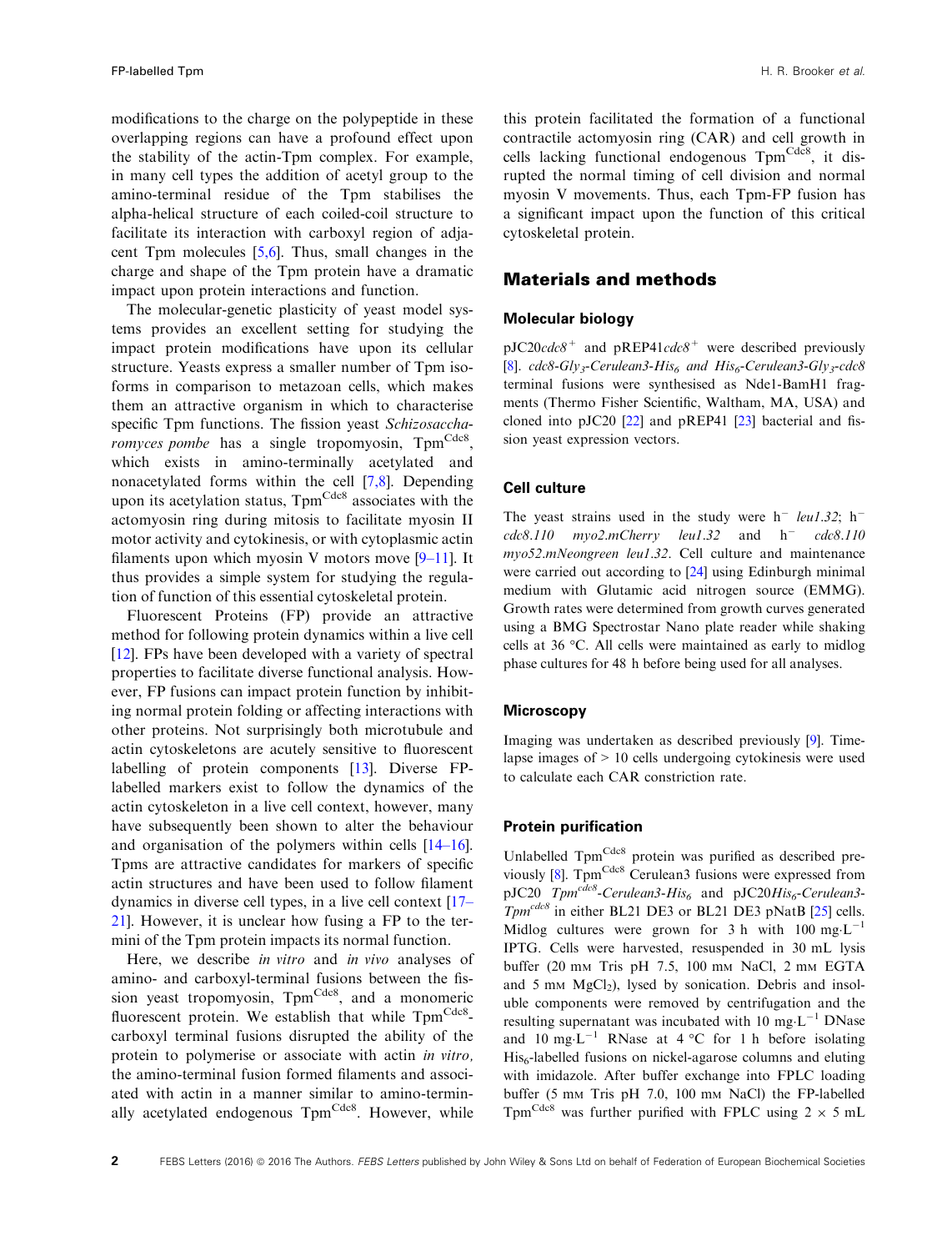<span id="page-3-0"></span>Pharmacia HiTrap-Q columns in tandem, by elution with a 100–900 m<sup>M</sup> NaCl gradient. Fusions were isolated from appropriate fractions, and concentrated in 5 mm Tris pH 7.0. The purity and mass of the proteins were determined by mass spectroscopy, while parallel Bradford, gel densitometry and spectroscopic analyses were used in parallel to confirm protein concentrations. Rabbit actin was purified as described previously [\[26\]](#page-9-0).

#### Circular dichroism

Measurements were made in 1-mm quartz cuvettes using a Jasco 715 spectropolarimeter. Cdc8 proteins were diluted in CD buffer (10 m<sup>M</sup> Potassium phosphate, 500 m<sup>M</sup> NaCl, 5 mm  $MgCl<sub>2</sub> pH 7.0)$  to a concentration of 0.4 mg·mL<sup>-1</sup>. Thermal unfolding data were obtained by monitoring the CD signal at 222 nm with a heating rate of  $1^{\circ}$ C·min<sup>-1</sup>. At completion of the melting-curve the sample was cooled at a rate of 20  $^{\circ}$ C·min<sup>-1</sup>. CD data are presented as differential absorption (∆A).

#### Viscomentry

A Cannon-Manning semimicroviscometer was used to determine the viscosity of  $20 \mu M$  Cdc8 samples at  $20 \pm 1$  °C in 1 mL of viscometry buffer (20 mm MOPS,  $5 \text{ mm } MgCl<sub>2</sub> \text{ pH } 7.0$ ). NaCl concentration was increased from 0 to 250 mm. Kinematic viscosity was calculated using the manufacturer's predetermined microviscometer kinematic viscosity constant (0.03235) and the average efflux time (typically 30–40 s), calculated from five observations per sample at each NaCl concentration.

#### Actin-binding assay

Cosedimentation assays were performed at 25 °C by mixing 10 μm actin with increasing concentrations of Tpm as described previously [\[27](#page-9-0)].

#### **Results**

In order to determine the impact fusion of a fluorescent protein to the termini had upon the ability of tropomyosin to self-polymerise, associate with actin and function within a cell, bacteria and fission yeast expression constructs were generated which allowed encoding of amino and carboxyl terminal fusions between the fission yeast tropomyosin, TpmCdc8, and the monomeric fluorescent protein, Cerulean3 [[28](#page-9-0)], each juxtaposed a poly-glycine linker (Fig. [1](#page-2-0)A). The Cerulean3 fluorophore is a relatively bright, photoand thermostable monomeric fluorescent protein, and due to its low emission wavelength, allows excellent spatial resolution in live cell imaging applications.



Fig. 1. Tropomyosin proteins used in this study. (A) Predictive models of Tpm<sup>Cdc8</sup> (upper panel) and Cerulean3-Tpm<sup>Cdc8</sup> (lower panel) dimers. (B) Coomassie blue-stained SDS/PAGE analysis of purified wild-type and Cerulean3-tagged TpmCdc8 proteins. (C) CD Spectra of purified acetylated wt (magenta), amino-terminally Cerulean3-tagged (black), and both acetylated (blue) and unacetylated (red) carboxyl-terminally Cerulean3-tagged TpmCdc8 proteins. A CD spectrum of a fluorescent protein (cyan) is included for comparison. \*Denotes amino-terminally acetylated protein.

To facilitate biochemical analysis of the Tpm proteins, each Cerulean3 fusion (Cerulean3-Tpm<sup>Cdc8</sup> and Tpm<sup>Cdc8</sup>-Cerulean3) together with the wild-type protein was expressed and purified from E. coli cells (Fig. [1B](#page-2-0)). In addition, wild-type and the  $Tpm<sup>Cdes</sup>-Cer$ ulean3 carboxyl fusion which had been acetylated upon the amino-methionine resides were isolated using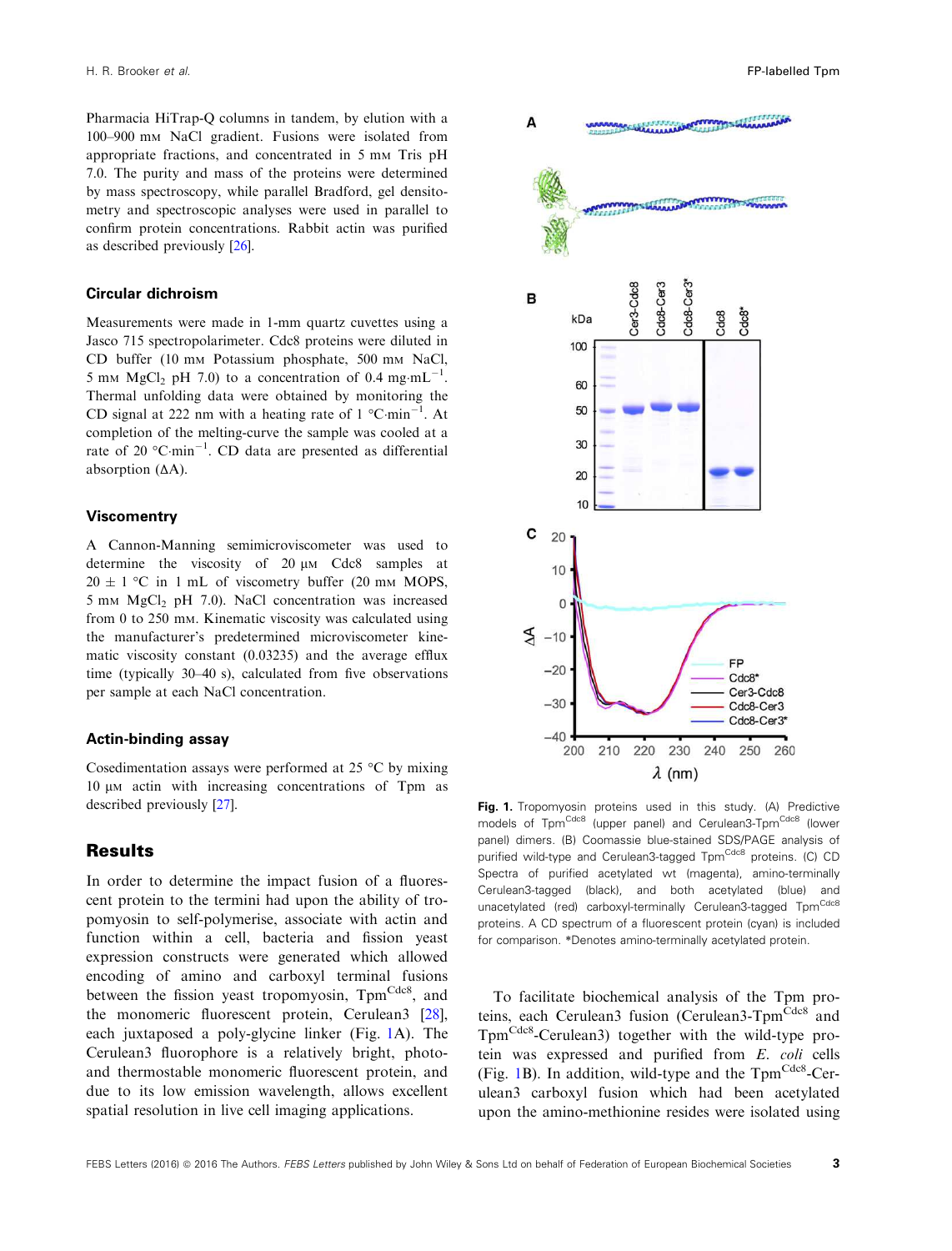<span id="page-4-0"></span>a recombinant NatB acetylation system  $[25]$  $[25]$  $[25]$  (Fig. [1B](#page-2-0) – acetylated proteins denoted by \*). The mass and purity of each protein was confirmed using mass spectroscopy analysis (Table [1](#page-3-0)).

As a first step, Circular dichroism (CD) analyses were performed upon each protein to assess the impact the addition of Cerulean3 had on the thermal stability of the dimer. As reported previously [\[27\]](#page-9-0), broad negative CD spectra peaks at 208 and 222 nm, consistent for  $\alpha$ -helical structures were observed for the wild-type and modified forms of the  $Tpm<sup>Cdc8</sup>$  protein (Fig. [1C](#page-2-0)). The presence of the Cerulean3 fusion had no significant impact upon the overall CD spectra, as the relative CD signal of an equivalent amount of FP alone is 5% that of that observed for the dimeric coiled-coil TpmCdc8 proteins (Fig. [1](#page-2-0)C). Normalised melting curves for absorbance at 222 nm of each protein are shown in Fig. 2A. Once each melting curve was acquired, the protein was cooled and subjected to two further runs. CD spectra were acquired at the start of each run, and were identical for each protein (not shown), indicating each Tpm<sup>Cdc8</sup> was able to rapidly refold to its original state. Figure 2B illustrates the first derivative plots for these data, from which mid-point melting temperatures  $(T<sub>m</sub>)$  were calculated (Table [1](#page-3-0)). The  $T<sub>m</sub>$  of unmodified and amino-terminally acetylated Tpm<sup>Cdc8</sup> were equivalent to values established previously [[27](#page-9-0)]. The addition of Cerulean3 to the carboxyl end of Tpm<sup>Cdc8</sup> had a minimal effect on the thermostabiltiy of TpmCdc8, increasing the  $T_m$  from 33.4 °C to 34.3 °C. However, fusing Cerulean3 to the amino-terminal of the  $Tpm<sup>Cdc8</sup>$ increased the thermal stability of the protein to equal that of acetylated wild-type  $Tpm<sup>Cdc8</sup>$ , 35.5 °C. Similarly, acetylating the amino-terminal methionine of Tpm<sup>Cdc8</sup>-Cerulean3 increased the  $T<sub>m</sub>$  to an equivalent value  $(T_m = 35.7 \text{ °C})$ . These data confirm that the addition of the Cerulean3 polypeptide to either end of

| Table 1. Summary of data presented. |  |  |
|-------------------------------------|--|--|
|-------------------------------------|--|--|

TpmCdc8 had no significant detrimental effect upon stability of the Tpm<sup>Cdc8</sup> coiled-coil protein.

The additional mass from Cerulean3 at the termini of TpmCdc8 has the potential to impact the ability to form end-to-end interactions between the amino and carboxyl termini of  $Tpm<sup>Cdc8</sup>$  dimers and therefore allow the protein to polymerise. Viscometry was used to investigate the effect the addition of the fluorescent protein had upon the ability of Tpm<sup>Cdc8</sup> to form filaments. In this assay, a higher viscosity correlates with a greater capacity to form filaments. Upon the addition of NaCl the strength of ionic interactions between the ends of Tpm<sup>Cdc8</sup> proteins was reduced, which is reflected in a reduction in viscosity. Figure 2C shows viscosity data for each Tpm<sup>Cdc8</sup> and Tpm<sup>Cdc8</sup> fluorescent protein fusion. The viscosity of each protein in the absence of NaCl is shown in Table [1.](#page-3-0) Acetylation increases the propensity of  $Tpm<sup>Cdc8</sup>$  to form filaments, which was reflected in an increase in the viscosity from 1.08 centiStokes (cSt) for the unmodified protein, to 1.22 cSt for the amino-terminally modified form. The viscosity data for tagged  $Tpm<sup>Cdc8</sup>$  indicates the end-toend interactions are affected by the addition of the Cerulean3 fluorophore to either terminus of the protein. In the absence of salt, amino-terminally tagged Tpm<sup>Cdc8</sup> formed end-to-end interactions and gave a viscosity reading of 1.17 cSt, which is lower than the wild-type acetylated protein. The carboxyl terminal fusion had a more significant impact upon Tpm<sup>Cdc8</sup> filament formation, and abolished the ability of the protein to form end-to-end interactions, as the viscosity values for the unacetylated and acetylated Tpm<sup>Cdc8</sup>-Cerulean3 proteins of 0.99 and 1.02 cSt, respectively, are equivalent to buffer only control samples. These data indicate that fusion of the Cerulean3 fluorescent protein to either end of Tpm<sup>Cdc8</sup> impacts the end-toend interactions between adjacent tropomyosin dimers.

| Protein                                        | Expected<br>Mass (kDa) | Determined<br>mass<br>(kDa) | $T_{\rm m}$ (°C) | Viscosity<br>(cSt) | $K_{50\%}$<br>(uM) | Growth rate <sup>a</sup>         | CAR Ø constriction<br>$(\Delta OD_{600} h^{-1})$ rate $(\mu m \cdot min^{-1})^a$ | Cell lenath um<br>$(\bar{x} \pm SD)^{a,b}$ | Myo52<br>movements <sup>a</sup> |
|------------------------------------------------|------------------------|-----------------------------|------------------|--------------------|--------------------|----------------------------------|----------------------------------------------------------------------------------|--------------------------------------------|---------------------------------|
| Tpm <sup>Cdc8</sup><br>ace-Tpm <sup>Cdc8</sup> | 18 964<br>19 006       | 18 963.9<br>19 006.4        | 33.4<br>35.4     | 1.08<br>1.22       | 2.7<br>0.6         | $\overline{\phantom{0}}$<br>0.08 | $\qquad \qquad$<br>$0.088 \pm 0.014$                                             | $11.8 \pm 3.0$                             | $^{+++}$                        |
| Cerulean3-<br>Tpm <sup>Cdc8</sup>              | 47 002                 | 47 001.6                    | 35.5             | 1.17               | 0.69               | 0.063                            | $0.09 + 0.007$                                                                   | $13.9 + 4.3$                               | $+$                             |
| $Tpm^{Cdc8}$ -<br>Cerulean3                    | 46 871                 | 46 870.4                    | 34.3             | 0.99               | n.a.               | $\sim$                           | $\Omega$                                                                         | $24.2 + 9.7$                               | $\overline{\phantom{m}}$        |
| ace-Tpm <sup>Cdc8</sup> -<br>Cerulean3         | 46 913                 | 46 912.4                    | 35.7             | 1.02               | n.a.               | $\overline{0}$                   | 0                                                                                |                                            | $\overline{\phantom{0}}$        |

<sup>a</sup> Determined in cdc8.110 cells at 36 °C.

 $b$  GFP alone: 18.9  $\pm$  4.3 µm.

4 FEBS Letters (2016) @ 2016 The Authors. FEBS Letters published by John Wiley & Sons Ltd on behalf of Federation of European Biochemical Societies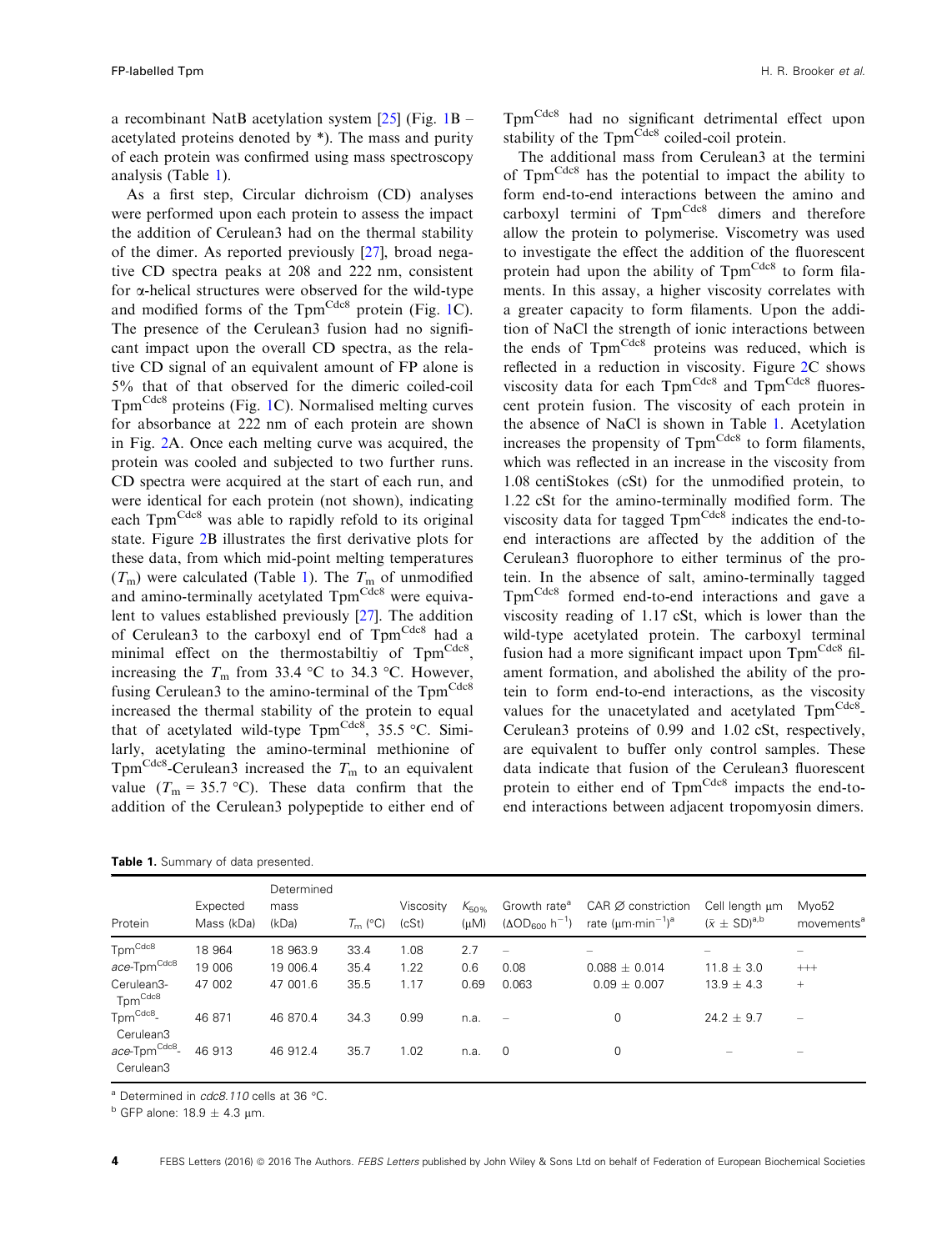<span id="page-5-0"></span>

Fig. 2. FP Fusions affect Tpm filament formation not themostability. (A) Normalised differential CD absorbance data for unacetylated Tpm<sup>Cdc8</sup> (green), acetylated Tpm<sup>Cdc8</sup> (magenta), Cerulean3-Tpm<sup>Cdc8</sup> (black), aceteylated Tpm<sup>Cdc8</sup>-Cerulean3 (blue) and unaceylated Tpm<sup>Cdc8</sup>–Cerulean3 (red) at 222 nm. (B) First derivative plots at 222 nm of data described in (A). (C) Viscosity of  $20 \mu$ M Tpm<sup>Cdc8</sup> proteins and buffer (grey dashed) at increasing NaCl concentrations (0-200 mm) at 23 °C.

In addition to effects on Cdc8 stability and end-toend contacts, we performed cosedimentation experiments to determine whether the addition of the Cerulean3 fusion had an impact upon the ability of Tpm<sup>Cdc8</sup> interactions with actin. Examples of Coomassie-stained SDS/PAGE gels used to determine the

binding affinity of Cerulean3-Tpm<sup>Cdc8</sup> and both unmodified and amino-terminally acetylated TpmCdc8-Cerulean3 are shown in Fig. 3. In each experiment shown the lower faster migrating bands correspond to actin, with the density remaining approximately constant between each sample. The upper bands are Tpm<sup>Cdc8</sup> Cerulean3 fusions and the density increases as dimer concentrations increase from left to right. Figure 3A shows a typical example of a binding experiment for the amino-terminal Cerulean3-Tpm<sup>Cdc8</sup> fusion. This protein can be seen to bind strongly to actin as a faint band can be observed in the pellet with as little as  $0.5 \mu M$  Cerulean3-Tpm<sup>Cdc8</sup>, with a much denser band visible at 12  $\mu$ M Tpm. A typical binding curve from a Cerulean3- $Tpm<sup>Cdc8</sup>$ -binding experiment is shown in Fig. 3D. The  $K_{50\%}$  for this fusion was calculated to be  $0.69 \mu M$ , which is similar to the previously reported  $K_{50\%}$  value for acetylated Tpm<sup>Cdc8</sup> (0.46  $\mu$ M) [[8,27](#page-9-0)]. In contrast, binding data for both unacetylated (Fig. 3B) and acetylated (Fig. 3C)  $Tpm<sup>Cdc8</sup>$ -Cerulean3 illustrate both forms of the carboxyl terminal fusion bind weakly to actin. Even at  $20 \mu M$  Tpm, only a small proportion of the protein is in the pellet fraction, while a large amount of Tpm remains in the supernatant. Both acetylated and unacetylated forms of TpmCdc8. Cerulean3 bound extremely weakly to actin and binding curves could not be generated, as the binding coefficients were estimated to be greater than  $20 \mu$ M.

In conclusion, in vitro analyses show that the addition of a fluorescent protein fusion to either end of the Tpm<sup>Cdc8</sup> did not impact the  $\alpha$ -helical content or thermal stability of the protein. However, carboxyl terminal fusions inhibited both the ability of Tpm to form end-to-end contacts, and ability to associate with actin. In contrast, the amino-terminal Cerulean3-Tpm<sup>Cdc8</sup> fusion protein has properties that closely mimic the acetylated endogenous protein.

We next explored the ability of each fusion to localise and complement the function of the endogenous Tpm<sup>Cdc8</sup> protein within the fission yeast cell. Having previously established that expression levels of GFP- $Tpm<sup>Cdc8</sup>$  from the *nmt41* promoter reflect  $Tpm<sup>Cdc8</sup>$ levels from the endogenous locus [\[8](#page-9-0)], we chose to express the  $Tpm<sup>Cdc8</sup>$  fusions using the same repressible promoter [[23](#page-9-0)]. We first examined the localisation of the Cerulean3-Tpm<sup>Cdc8</sup> and Tpm<sup>Cdc8</sup>-Cerulean3 fusion proteins in wild-type cells. Each protein was seen to associate with the actin polymers within the contractile CAR, when endogenous Tpm<sup>Cdc8</sup> was present in the cell (Fig.  $4A,B$  $4A,B$ ). In contrast, only the Cerulean3-Tpm<sup>Cdc8</sup> was seen to localise to and support the formation of the actin ring in cells possessing the temperature-sensitive cdc8-110 allele when held at the restrictive temperature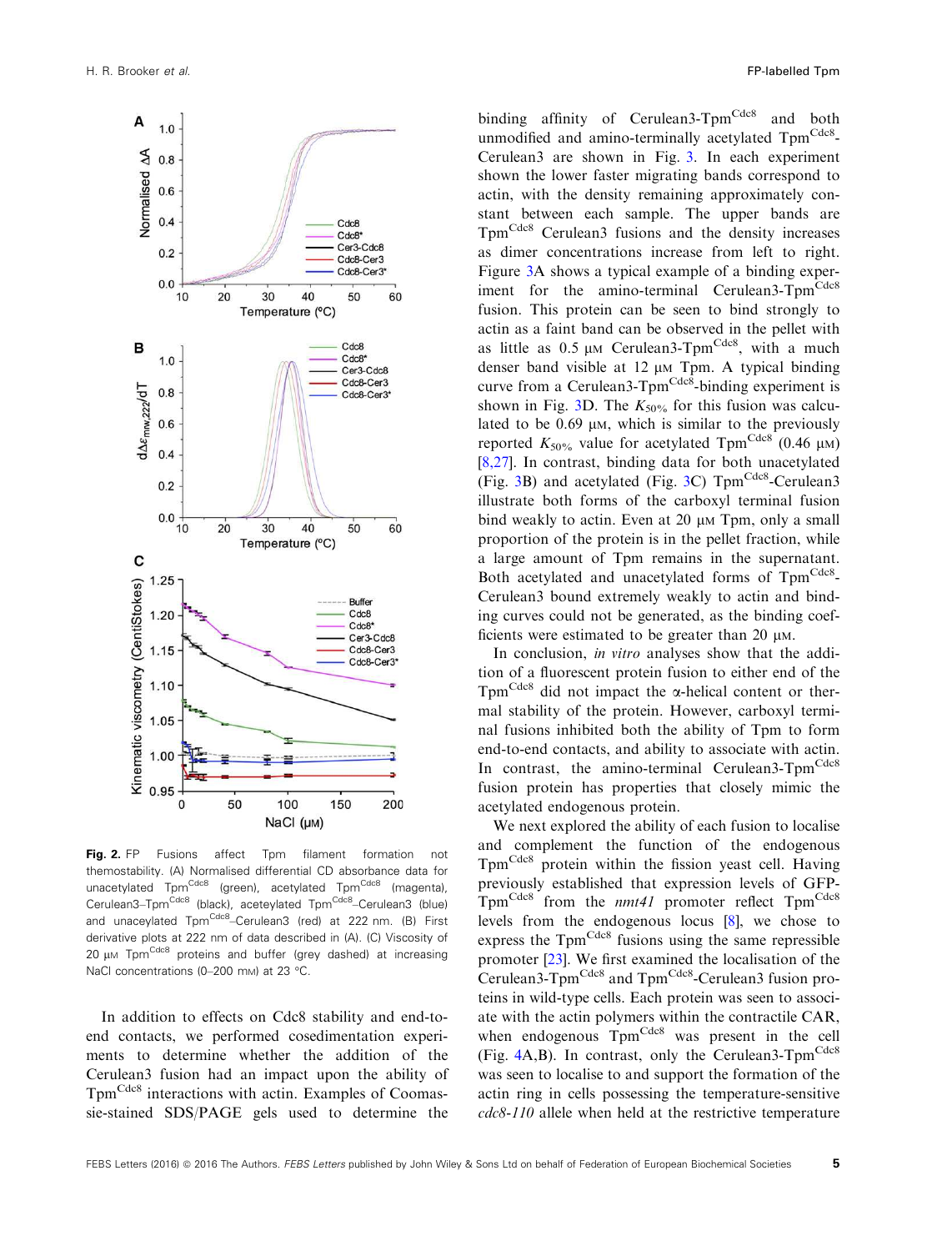<span id="page-6-0"></span>

Fig. 3. Actin-binding assays of FP Tpm fusions. SDS/PAGE gels of pellet and supernatant fractions from cosedimentation assays of (A) Cerulean3-Tpm<sup>Cdc8</sup>, (B) Tpm<sup>Cdc8</sup>-Cerulean3 and (C) Nt-acetylated Tpm<sup>Cdc8</sup>-Cerulean3. (D) Binding curve of the free Tpm<sup>Cdc8</sup> concentration against the ratio of density of actin, for Cerulean3- Tpm<sup>Cdc8</sup>, measured by densitometry of cosedimentation SDS/PAGE gels. Curves represent Hill equation lines of best fit.

(Fig. 4C, D) Consistent with these findings comparison of growth kinetics between cdc8-110 cells containing plasmid born copies of wild-type Tpm<sup>cdc8</sup>, Tpm<sup>cdc8</sup>-Cerulean3 or Cerulean3-Tpm<sup>cdc8</sup> showed that only the

amino-terminal fusion permitted growth, at a rate approaching that of wild-type at the restrictive temperature of 36 °C (Fig. 4E, Table [1\)](#page-3-0). However, while Cerulean3-Tpm<sup>Cdc8</sup> facilitated the formation of an actin ring, cells were significantly longer than wild-type (Fig. 4C, Table [1](#page-3-0)) demonstrating the normal timing of cell division was disrupted. These data suggest that the fusions may be able to form heterodimers with endogenous unlabelled tropomyosin, as only the amino-terminal Cerulean3- $Tpm<sup>Cdcs</sup>$  fusion could form dimers with the capacity to form filaments and associate with actin in the absence of the wild-type protein. This is consistent with the *in vitro* analysis (Figs [2](#page-4-0) and [3\)](#page-5-0).

As  $Tpm<sup>Cdc8</sup>$  plays a key role in regulating the motor activity of both class II and V myosins  $[10,11,27]$  $[10,11,27]$  $[10,11,27]$ , we next determined how the fusions affected the ability of the coiled-coil protein to regulate myosin motor activity in vivo. Myo2 is the only essential myosin within the S. pombe cell, and is required for the assembly of the CAR from actomyosin containing medial nodes [\[29,30\]](#page-9-0), as well as providing the contractile force required for this organelle's constriction [[31](#page-9-0)–[33\]](#page-9-0). As a readout on the ability of each fusion protein to regulate the contractile activity of myosin II [\[8,15,34](#page-9-0)], we measured the rate on CAR constriction in cdc8.110 myo2.mCherry cells at 36 °C. Consistent with our previous observation that the myo2.mCherry allele is functional at this temperature [\[9\]](#page-9-0), these cells formed normal contractile rings which constricted at an average rate of  $0.088 \pm 0.014 \text{ µm} \cdot \text{min}^{-1}$ (mean  $\Delta$ CAR-diameter rate  $\pm$  SD), when wild-type Tpm<sup>Cdc8</sup> was expressed from an episomal plasmid (Fig. [5A](#page-7-0)). In comparable cells expressing Cerulean3-Tpm<sup>Cdc8</sup>, the CAR constricted at a rate of  $0.09 \pm 0.007$   $\mu$ m·min<sup>-1</sup>. However, in more than 30% of these mitotic cdc8.110  $mvo2.mCherry$  Cerulean3- $Tpm<sup>cdc8</sup>$  cells, we observed MyoII incorporated into multiple contractile actomyosin rings (Fig. [5](#page-7-0)B). Thus, expression of Cerulean3- TpmCdc8 disrupted the regulation of node-dependent formation of the CAR, but once formed the actin-Cerulean3-Tpm<sup>Cdc8</sup> copolymers were capable of regulating normal myosin II-dependent contraction. In contrast,  $cdc8.110$  myo2.mCherry cells expressing Tpm<sup>Cdc8</sup>-Cerulean3 failed to form a stable CAR when cultured at 36 °C. Instead Myo2 foci concentrated to the cell equator and incorporated into randomly organised contractile filaments or aggregates (Fig. [5](#page-7-0)C). Thus, unable to form a functional CAR these cells failed to complete cytokinesis, leading to a loss of viability (Fig. [5](#page-7-0)C).

Finally, we explored the impact tagging TpmCdc8 had upon the ability of the protein to regulate myosin V function. The fission yeast myosin V, Myo52,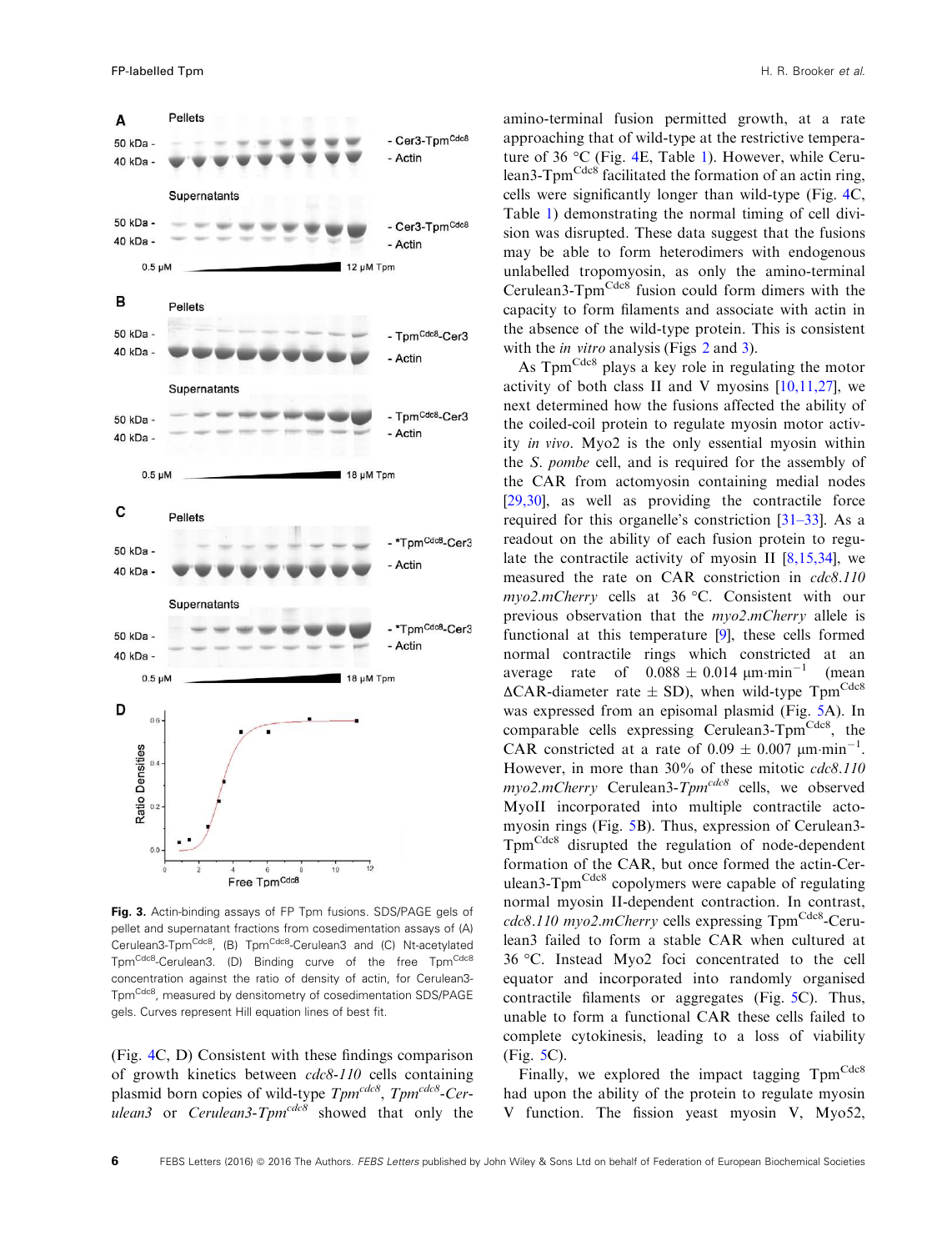<span id="page-7-0"></span>

**Fig. 4.** Ability of FP Tpm fusions to associate with and support CAR function. Localisation of Cerulean-Tpm<sup>Cdc8</sup> (A and C) and Tpm<sup>Cdc8</sup>. Cerulean3 (B and D) in wild-type (A and B) and cdc8.110 (C and D) cells at at 36 °C. (E) Growth curves of cdc8.110 cells containing plasmids encoding for wild-type Tpm<sup>cdc8+</sup> (magenta), Cerulean3-Tpm<sup>cdc8</sup> (black), Tpm<sup>cdc8</sup>-Cerulean3 (blue) or an empty vector (grey) cultured at 36 °C. Scale bars: 5  $\mu$ m.

associates with interphase actin-Tpm<sup>Cdc8</sup> copolymers, and moves towards the barbed end of these filaments to deliver cellular cargoes to the growing tips of the cell [[35](#page-10-0)–[37\]](#page-10-0). In yeasts Tpm plays a critical role in modulating the duty-ratio of this dimeric motor protein to promote processive movement upon actin [[11,38](#page-9-0)]. Using a cdc8.110 myo52.mNeogreen strain, we tested the ability of each Tpm<sup>Cdc8</sup> fusion to facilitate the actin-dependent movement of the myosin V protein. Myo52 fails to accumulate at the growing ends of fission yeast cells lacking functional  $Tpm<sup>Cdc8</sup>$  [[39](#page-10-0)]. Consistent with an inability to associate with forminnucleated tropomyosin associated actin polymers, Myo52 movements were not observed in cdc8.110 myo52.mNeogreen cells expressing Tpm<sup>Cdc8</sup>-Cerulean3 and the myosin V was not seen to accumulate at ends of cells (Fig. 5D), but instead localise to randomly dispersed foci throughout the cell. In contrast, Myo52 was seen at the ends of cells expressing wild-type Tpm<sup>Cdc8</sup> or the amino-terminal Cerulean3-Tpm<sup>Cdc8</sup>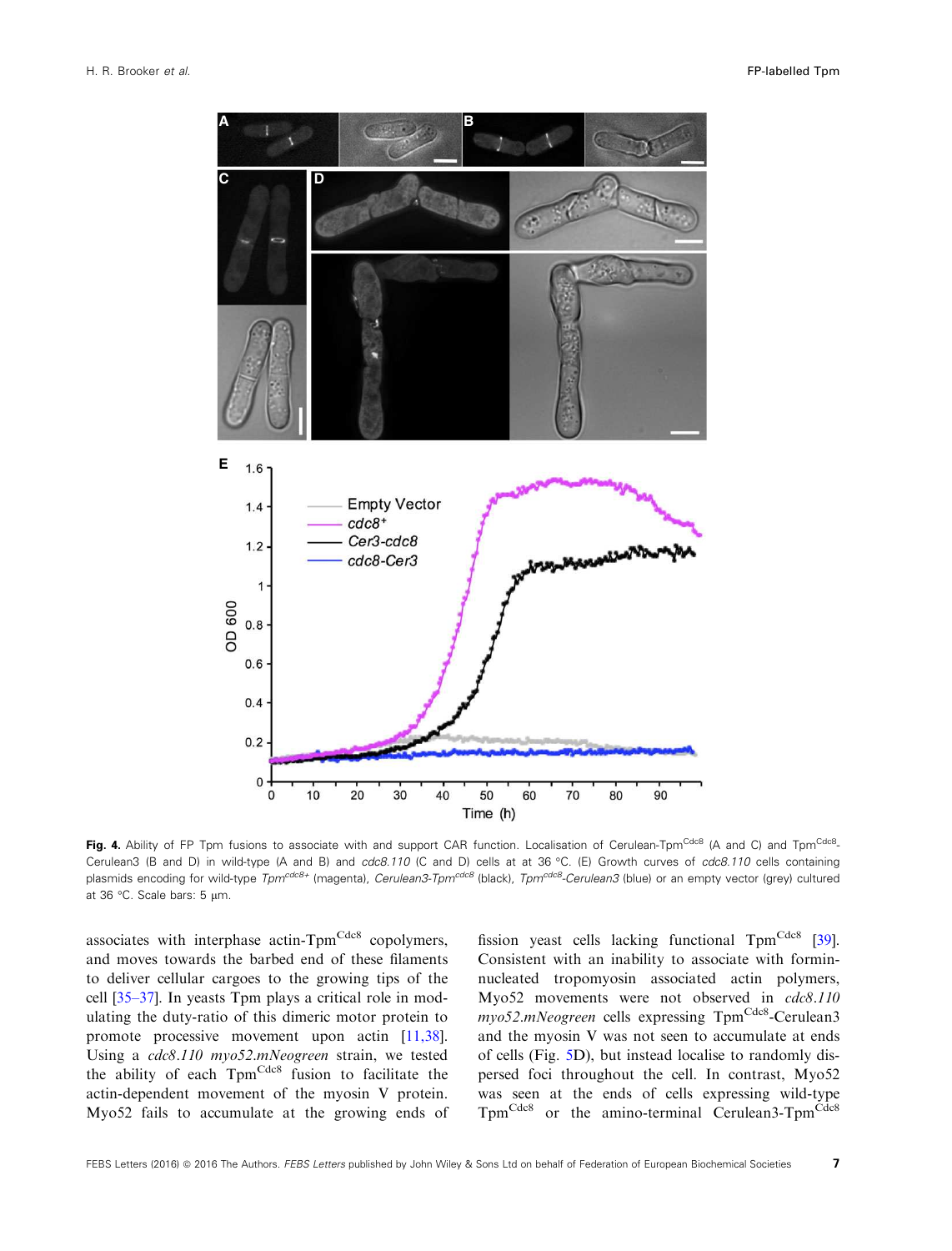<span id="page-8-0"></span>

Fig. 5. Myosin regulatory function of FP Tpm fusions. Montages of timelapse frames of (A) cdc8.110 myo2.mCherry pREP41Tpm<sup>cdc8+</sup>, (B) cdc8.110 myo2.mCherry pREP41Cerulean3-Tpm<sup>cdc8</sup>, and (C) cdc8.110 myo2.mCherry pREP41Tpm<sup>cdc8</sup>-Cerulean3 cells grown at 36 °C. Images show mCherry (A–C) and Cerulean (B-lower panels) signals Timings are shown in minutes. (D) Micrographs of mNeongreen signal from cdc8.110 myo52.mNeongreen cells expressing different  $Tpm^{cdc8}$  constructs. Scale bars: 5 µm.

fusion. However, in comparison to  $Tpm<sup>Cdc8</sup>$ -containing cells, fewer Myo52 movements were observed within the cytosol in the presence of Cerulean3-Tpm<sup>Cdc8</sup> (not shown). Thus, while this fusion is capable of forming interphase actin polymers, it does not promote normal processive movement of myosin V within the cell.

#### **Discussion**

Over the last decade tropomyosin–fluorescent protein fusions have been used to study the organisation of actin polymers within diverse cell types [\[17](#page-9-0)–21]. In each of these studies either the wild-type protein is present within the cell or the Tpm being labelled is nonessential, thus the ability of the fusion-protein to complement its function has not been tested. Given the terminal regions of a Tpm are critical for modulating its ability to (a)

form end-to-end contacts; (b) regulate cooperative movements on the actin filament; (c) interact with regulatory proteins; and (d) interact with specific actin polymers at precise cellular locations, we decided to investigate the impact FP-Tpm fusions had upon the biophysical properties and function of this essential cytoskeletal protein. Localisation studies of globular proteins have used tagging strategies where an FP is inserted at a surface loop within the protein sequence, resulting in fusion proteins with varying degrees of functionality [[40](#page-10-0)–[42\]](#page-10-0). However, this strategy is not suitable for use with tropomyosins as they are single alphahelices, and insertion of an FP with associated flexible linkers would not only disrupt its packing on the actin surface but would also change the flexibility and shape of the tropomyosin filament, and thereby disrupt its ability to regulate actin function [[43](#page-10-0)].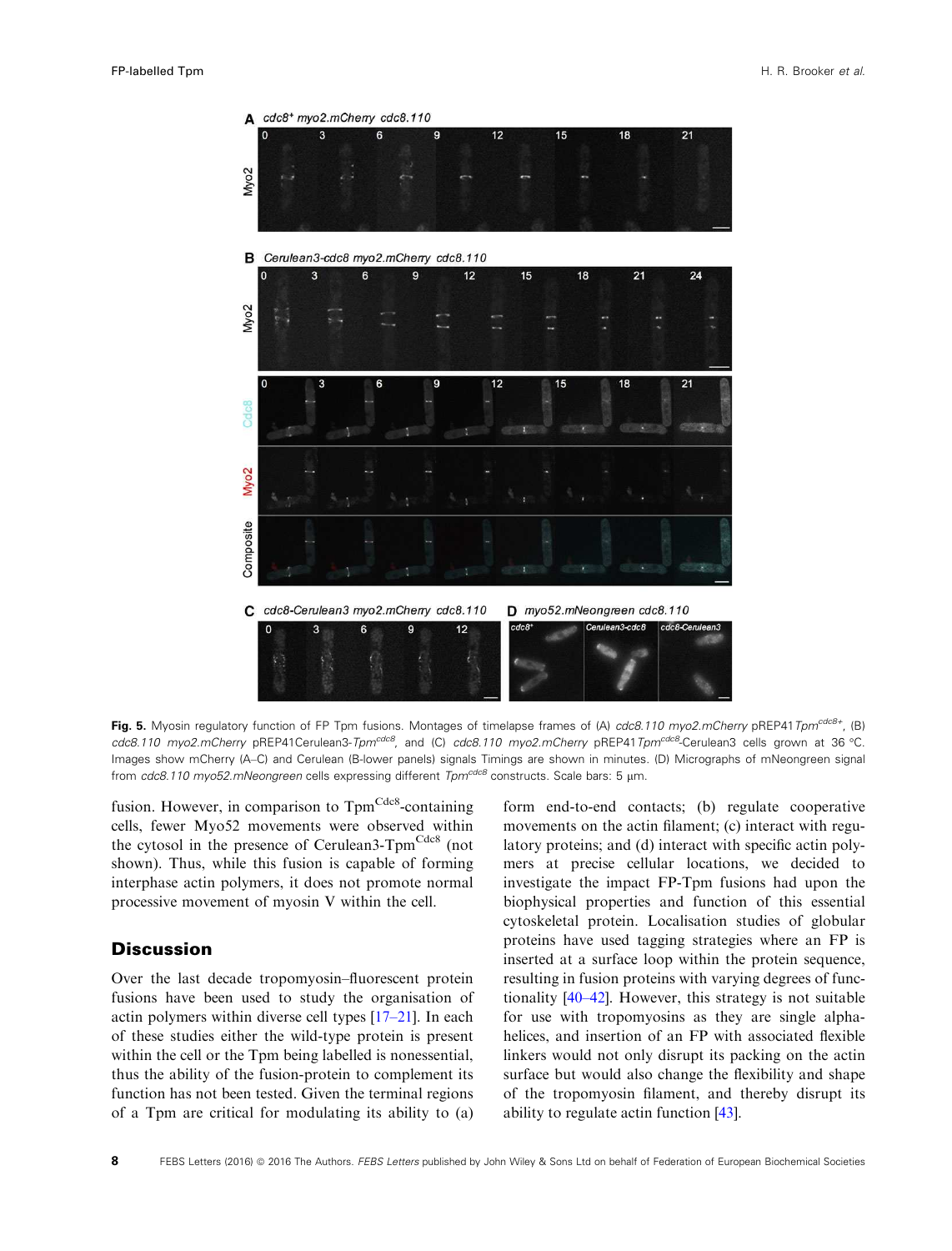<span id="page-9-0"></span>Having a single Tpm protein,  $Tpm<sup>Cdc8</sup>$ , makes the fission yeast an attractive model for studying the regulation and function of this conserved dimeric protein. We show that fusing Cerulean3 to the carboxyl terminus of this Tpm disrupts the ability of this protein to form endto-end contacts and abolishes its ability to interact with actin and function within a cell, even when amino-terminally acetylated. In contrast, the addition of the monomeric FP to the amino-terminal of Tpm<sup>Cdc8</sup> confers the resultant protein with physical properties equivalent to the acetylated wild-type protein. This is consistent with previous studies on vertebrate tropomyosins which indicate amino-terminal fusions do not interfere with headto-tail self-association and actin-binding properties of tropomyosin [19,44,45]. However, modifications to the amino-terminus of the Tpm protein not only affect interactions with other actin-binding proteins [9,45] but also change the structure at the end of actin-Tpm copolymers.

We have previously shown the cellular distribution of Tpm<sup>Cdc8</sup> and its interactions with actin and myosin are modulated by amino-terminal acetylation [9,27], a modification common to all Tpms studied to date [\[4](#page-8-0)]. This is consistent with the findings presented here. While Cerulean3-Tpm<sup>Cdc8</sup> binds to actin and regulates myosin II activity during CAR constriction to the same extent as wild-type protein, its expression often disrupts initial polymerisation events and results in the disruption of normal actin ring formation and a subsequent delay in cell division. This supports models where the Tpm amino-terminus is crucial during actin-Tpm cofilament nucleation and growth. Thus, the addition of FP tags to the end of the Tpm changes the landscape at the end of the actin polymer, disrupting normal amino-terminal signalling. Consistent with this idea, a single amino-acid substitution within the amino-terminus of  $Tpm<sup>Cdc8</sup>$  (E6K) has been shown to biophysically mimic the effect of amino-terminal acetylation, however, unlike an amino-terminal fusion, can fully complement endogenous  $cdc8$  function [8,27]. The terminus of the  $Tpm^{Cdc8-E6K}$  is almost identical to the wild-type protein, and is acetylated in vivo, again supporting the hypothesis that the biophysical landscape at the amino-terminus of the  $Tpm<sup>Cdc8</sup>$  protein is crucial for its proper regulation and function.

Both Tpm<sup>Cdc8</sup> fusion are capable of localising to the CAR in cells possessing the wild-type  $cdc\delta^+$  allele. However, only Cerulean3-Tpm<sup>Cdc8</sup> was able to localise and support growth in the absence of functional endogenous protein. This indicates the carboxyl-terminal fusion, which is unable to form end-to-end polymers or associate with actin alone, is capable of forming heterodimers with endogenous Tpm protein.

Similarly, GFP fusions with budding yeast Tpm1 localises to the S. pombe CAR, but do not complement TpmCdc8 function. Thus, the ability of a FP-Tpm fusion to decorate actin polymers in a cell does not provide any indication of its functionality at any level.

In conclusion, while the impact of fusing a fluorescent protein to the terminus of a Tpm is likely to vary between different Tpm isoforms and cell types, it is clear from data presented here that their functionality and biophysical properties should be determined and shown to reflect that of the wild-type protein. Unless this is the case, care should be taken in drawing conclusions from data generated from using them.

#### Acknowledgements

We thank Drs Gerald Offer for predictive structures of TpmCdc8, Ben Goult for generating Fig. [1](#page-2-0)A and Dr Natali Fili for comments on the manuscript. This work was supported by the University of Kent, funding from the Biotechnology and Biological Sciences Research Council (BB/K012045/1) and Royal Society Industry Fellowship to DPM.

#### Author contributions

HRB performed the experiments; HRB, MAG and DPM conceived and designed the experiments; HRB, MAG and DPM analyzed the data; DPM wrote the manuscript.

#### References

- 1 Pollard TD, Blanchoin L and Mullins RD (2000) Molecular mechanisms controlling actin filament dynamics in nonmuscle cells. Annu Rev Biophys Biomol Struct 29, 545–576.
- 2 Gunning PW, Schevzov G, Kee AJ and Hardeman EC (2005) Tropomyosin isoforms: divining rods for actin cytoskeleton function. Trends Cell Biol 15, 333–341.
- 3 Ebashi S and Ebashi F (1964) A new protein component participating in the superprecipitation of myosin B. J Biochem 55, 604–613.
- 4 Gunning PW, Hardeman EC, Lappalainen P and Mulvihill DP (2015) Tropomyosin – master regulator of actin filament function in the cytoskeleton. J Cell Sci 128, 2965–2974.
- 5 Brown JH, Kim KH, Jun G, Greenfield NJ, Dominguez R, Volkmann N, Hitchcock-DeGregori SE and Cohen C (2001) Deciphering the design of the tropomyosin molecule. Proc Natl Acad Sci USA 98, 8496–8501.
- 6 Greenfield NJ, Huang YJ, Swapna GVT, Bhattacharya A, Rapp B, Singh A, Montelione GT and Hitchcock-DeGregori SE (2006) Solution NMR structure of the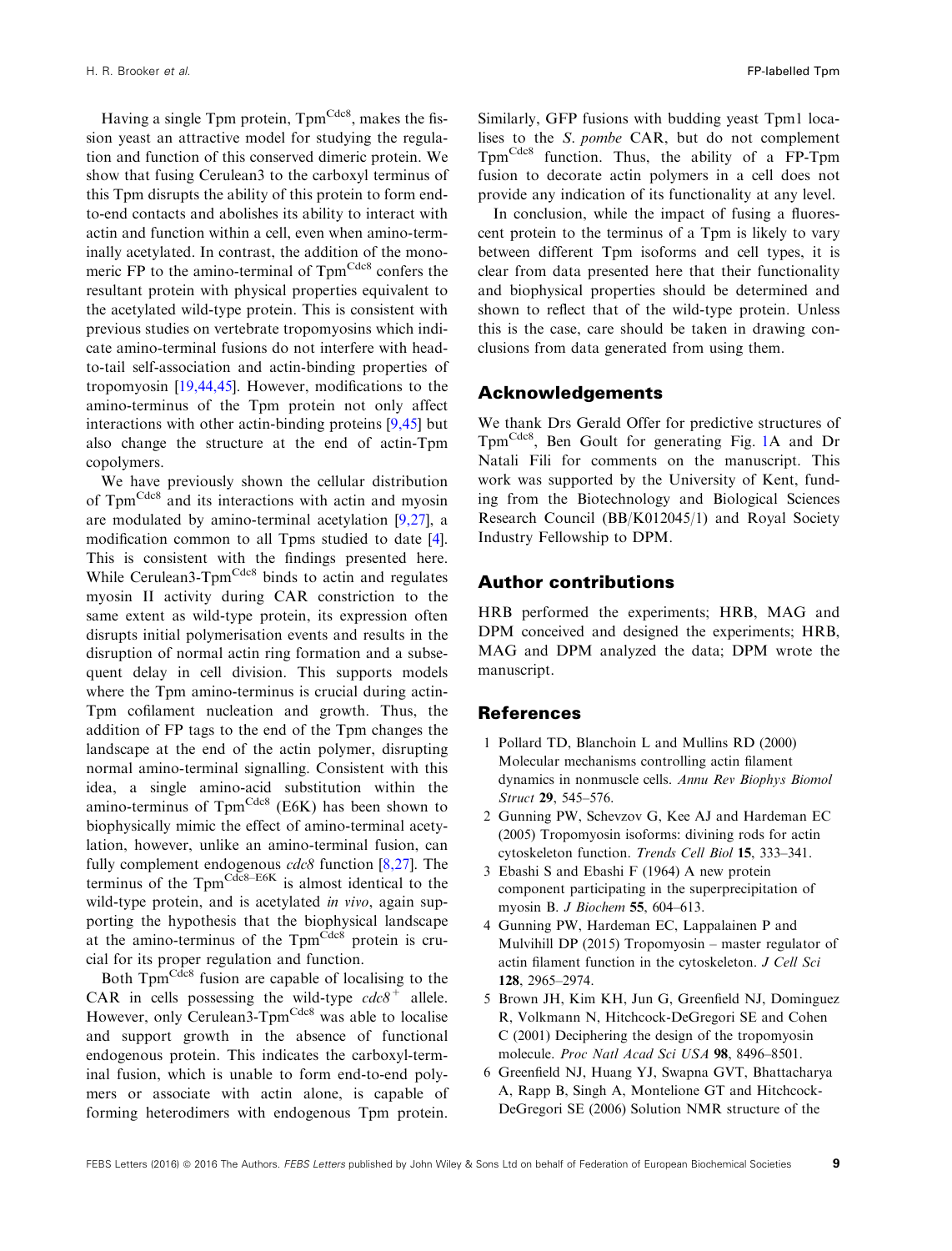<span id="page-10-0"></span>junction between tropomyosin molecules: implications for actin binding and regulation. J Mol Biol 364, 80–96.

- 7 Balasubramanian MK, Helfman DM and Hemmingsen SM (1992) A new tropomyosin essential for cytokinesis in the fission yeast S. pombe. Nature 360, 84–87.
- 8 Skoumpla K, Coulton AT, Lehman W, Geeves MA and Mulvihill DP (2007) Acetylation regulates tropomyosin function in the fission yeast Schizosaccharomyces pombe. J Cell Sci 120, 1635–1645.
- 9 Johnson M, East DA and Mulvihill DP (2014) Formins determine the functional properties of actin filaments in yeast. Curr Biol 24, 1525–1530.
- 10 Clayton JE, Sammons MR, Stark BC, Hodges AR and Lord M (2010) Differential regulation of unconventional fission yeast myosins via the actin track. Curr Biol 20, 1423–1431.
- 11 Clayton JE, Pollard LW, Sckolnick M, Bookwalter CS, Hodges AR, Trybus KM and Lord M (2013) Fission yeast tropomyosin specifies directed transport of myosin-V along actin cables. Mol Biol Cell 25, 66–75.
- 12 Shaner NC, Steinbach PA and Tsien RY (2005) A guide to choosing fluorescent proteins. Nat Methods 2, 905–909.
- 13 Snaith HA, Anders A, Samejima I and Sawin KE (2010) New and old reagents for fluorescent protein tagging of microtubules in fission yeast; experimental and critical evaluation. Methods Cell Biol 97, 147–172.
- 14 Courtemanche N, Pollard TD and Chen Q (2016) Avoiding artefacts when counting polymerized actin in live cells with LifeAct fused to fluorescent proteins. Nat Cell Biol 18, 676–683.
- 15 Coulton AT, East DA, Galinska-Rakoczy A, Lehman W and Mulvihill DP (2010) The recruitment of acetylated and unacetylated tropomyosin to distinct actin polymers permits the discrete regulation of specific myosins in fission yeast. J Cell Sci 123, 3235– 3243.
- 16 Du J, Fan Y-L, Chen T-L and Feng X-Q (2015) Lifeact and Utr230 induce distinct actin assemblies in cell nuclei. Cytoskeleton (Hoboken) 72, 570–575.
- 17 Yoshida S, Kono K, Lowery DM, Bartolini S, Yaffe MB, Ohya Y and Pellman D (2006) Polo-like kinase Cdc5 controls the local activation of Rho1 to promote cytokinesis. Science 313, 108–111.
- 18 Goins LM and Mullins RD (2015) A novel tropomyosin isoform functions at the mitotic spindle and Golgi in Drosophila. Mol Biol Cell 26, 2491–2504.
- 19 Martin C, Schevzov G and Gunning P (2010) Alternatively spliced N-terminal exons in tropomyosin isoforms do not act as autonomous targeting signals. J Struct Biol 170, 286–293.
- 20 McElhinny AS, Schwach C, Valichnac M, Mount-Patrick S and Gregorio CC (2005) Nebulin regulates the assembly and lengths of the thin filaments in striated muscle. J Cell Biol 170, 947–957.
- 21 Davidson AE, Siddiqui FM, Lopez MA, Lunt P, Carlson HA, Moore BE, Love S, Born DE, Roper H, Majumdar A et al. (2013) Novel deletion of lysine 7 expands the clinical, histopathological and genetic spectrum of TPM2-related myopathies. Brain 136, 508–521.
- 22 Clos J and Brandau S (1994) pJC20 and pJC40–two high-copy-number vectors for T7 RNA polymerasedependent expression of recombinant genes in Escherichia coli. Protein Expr Purif 5, 133–137.
- 23 Maundrell K (1993) Thiamine-repressible expression vectors pREP and pRIP for fission yeast. Gene 123, 127–130.
- 24 Moreno S, Klar A and Nurse P (1991) Molecular genetic analysis of fission yeast Schizosaccharomyces pombe. Methods Enzymol 194, 795–823.
- 25 Johnson M, Coulton AT, Geeves MA and Mulvihill DP (2010) Targeted amino-terminal acetylation of recombinant proteins in E. coli. PLoS One 5, e15801.
- 26 Spudich JA and Watt S (1971) The regulation of rabbit skeletal muscle contraction. I. Biochemical studies of the interaction of the tropomyosin-troponin complex with actin and the proteolytic fragments of myosin. J Biol Chem 246, 4866–4871.
- 27 East DA, Sousa D, Martin SR, Edwards TA, Lehman W and Mulvihill DP (2011) Altering the stability of the Cdc8 overlap region modulates the ability of this tropomyosin to bind co-operatively to actin and regulate myosin. Biochem J 438, 265-273.
- 28 Watkins JL, Kim H, Markwardt ML, Chen L, Fromme R, Rizzo MA and Wachter RM (2013) The 1.6 A resolution structure of a FRET-optimized Cerulean fluorescent protein. Acta Crystallogr D Biol Crystallogr 69, 767–773.
- 29 Wu J-Q, Sirotkin V, Kovar DR, Lord M, Beltzner CC, Kuhn JR and Pollard TD (2006) Assembly of the cytokinetic contractile ring from a broad band of nodes in fission yeast. J Cell Biol 174, 391–402.
- 30 Vavylonis D, Wu JQ, Hao S, O'Shaughnessy B and Pollard TD (2008) Assembly mechanism of the contractile ring for cytokinesis by fission yeast. Science 319, 97–100.
- 31 Kitayama C, Sugimoto A and Yamamoto M (1997) Type II myosin heavy chain encoded by the myo2 gene composes the contractile ring during cytokinesis in Schizosaccharomyces pombe. J Cell Biol 137, 1309–1319.
- 32 Lord M, Laves E and Pollard TD (2005) Cytokinesis depends on the motor domains of myosin-II in fission yeast but not in budding yeast. Mol Biol Cell 16, 5346– 5355.
- 33 Naqvi NI, Eng K, Gould KL and Balasubramanian MK (1999) Evidence for F-actin-dependent and independent mechanisms involved in assembly and stability of the medial actomyosin ring in fission yeast. EMBO J 18, 854–862.